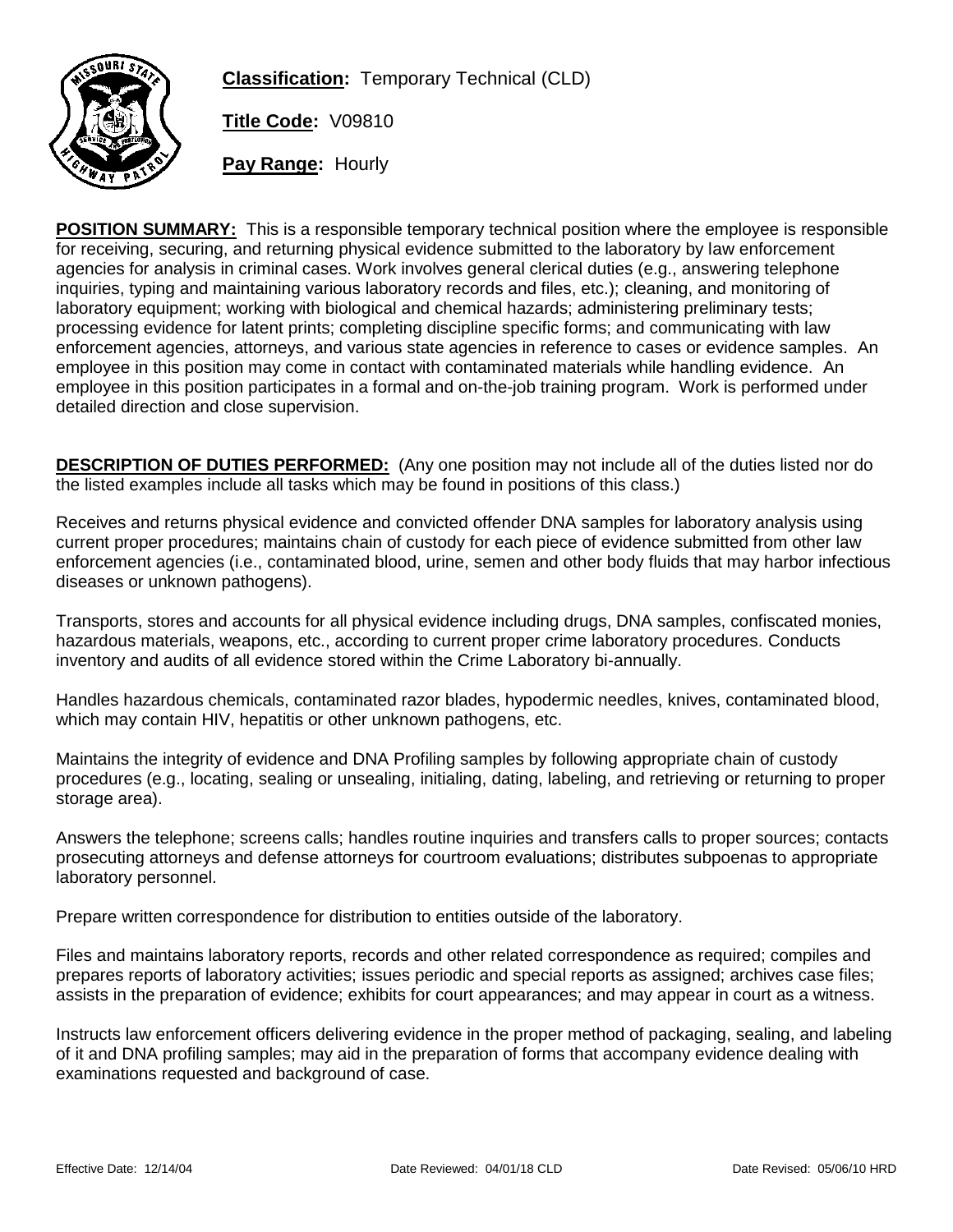## **Classification:** Temporary Technical (CLD) **Page 2** Page 2

Cleans and monitors laboratory equipment; contacts manufacturer to obtain assistance in repairing equipment; observes and assists in the calibration and maintenance of selected laboratory equipment; and performs quality control checks and readings on laboratory equipment and storage facilities.

Orders, stocks, prepares, stores, and properly disposes of chemicals, enzymes, reagents, gels, buffers, and supplies necessary to perform laboratory tests; and maintains a supply inventory and reorder as needed.

Performs job-related travel in-state and out-of-state to attend training seminars and appear in court, as needed.

Maintains manual and computer databases, inventories, and QA/QC logs.

Participates in formal and on-the-job training in the scientific analysis of evidence within certain laboratory disciplines; studies procedural manuals, publications, etc., within the chosen/related discipline.

Completes discipline specific QA/QC records, forms; keeps detailed notes made in a logical, legible manner of work performed for incorporation into a report prepared by the laboratory evidence technician and/or criminalist.

Administers preliminary tests on biological and chemical samples (e.g., blood, saliva, semen, vaginal secretions, urine, drugs); develops latent prints, take fingerprints and record identifying information; collects and receives DNA samples from convicted offenders and sexually violent predators; collects and preserves trace evidence (e.g., hair, fibers, paint, glass, etc.); and/or utilizes proper chemicals, supplies and equipment (e.g., tubes, forceps, scissors, scales, containers, etc.) for each specific task.

Performs routine and specialized work area cleaning duties using appropriate chemicals and housekeeping materials.

Observes other laboratory personnel or criminalists conducting crime scene investigations.

Activates and deactivates laboratory security system.

Performs other related duties as assigned.

**REQUIRED KNOWLEDGE, SKILLS, AND ABILITIES:** Knowledge of office methods, procedures, equipment, and basic computer software (e.g., Microsoft Office, Word, Excel, etc.).

Ability to learn the use of safety equipment (i.e., protective eye wear, latex gloves, lab coats, etc.).

Ability to learn and practice the safety rules and procedures associated with laboratory equipment and chemicals, to include, but not limited to, biological and chemical hazards.

Ability to accept safety hazard risk and potential personal harm associated with evidence examination.

Ability to effectively communicate, speak, read, and write in English clearly and concisely.

Ability to communicate and interact effectively in the reporting of evidence transfers and laboratory results to other law enforcement agencies, prosecutors and court personnel.

Ability to learn the statutory requirements and Patrol policies and procedures reference the dissemination of information.

Ability to learn to calibrate, clean, repair, and maintain laboratory equipment.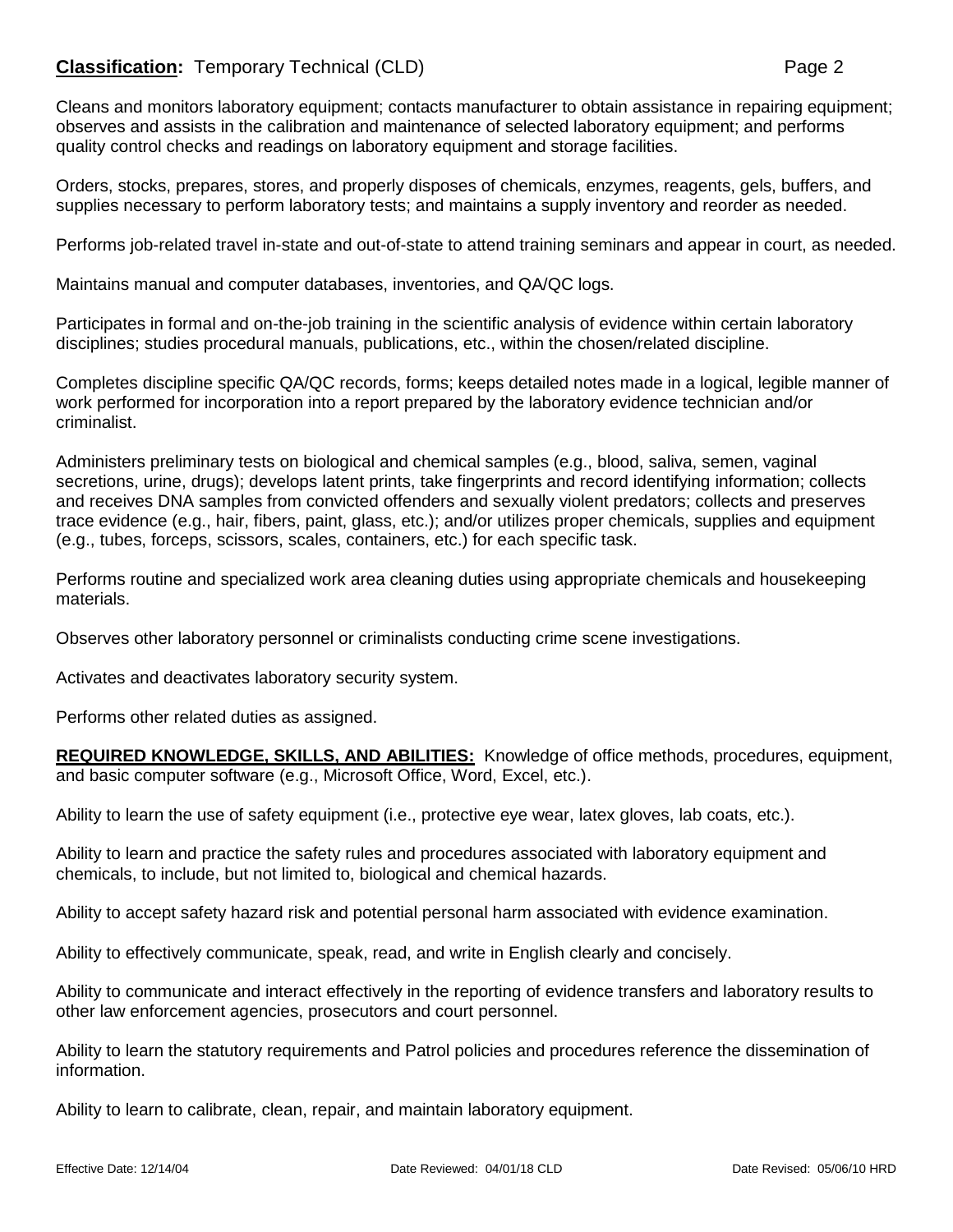## **Classification:** Temporary Technical (CLD) **Page 3**

Ability to learn about the techniques and procedures in examining, processing, and collecting evidence in the current disciplines practiced in the laboratory.

Ability to be careful and observe proper chain of custody when utilizing the postal service in delivering physical evidence.

Ability to learn the laboratory information management system (LIMS).

Ability to work with highly sensitive information in a confidential and professional manner.

Ability to compile and prepare information for presentations.

Ability to alphabetize, transport, file, and purge records/documents.

Ability to maintain confidential clerical records and files.

Ability to establish and maintain harmonious working relations with others.

Ability to make sound decisions pertaining to laboratory office procedures involving the handling of evidence in the absence of the supervisor.

Ability to learn about the chain of custody requirements of evidence in reference to the various disciplines of the laboratory.

Ability to learn to collect DNA samples and take fingerprints on convicted offenders and sexually violent predators.

Ability to learn the preparation of evidence for court appearances.

Ability to testify to findings of fact in court and for depositions; and maintain composure while under crossexamination in regard to personal and professional qualifications.

Ability to converse with law enforcement agencies and prosecuting attorneys statewide in a tactful manner over the telephone and in person.

Ability to handle firearms, explosive materials and biological hazards in a safe manner using protocol and safety procedures.

Ability to route phone calls and mail to appropriate division personnel.

Ability to transport awkward articles to proper storage facilities (i.e., suitcases, tires, doors, etc.).

Ability to transport tools, equipment, and evidence to other locations in the state.

Ability to climb ladders to retrieve/store articles of evidence; transports articles (i.e., suitcases, tires, doors, etc.) to proper storage facilities.

Ability to recognize and identify minute details.

Ability to learn to correctly measure and prepare chemicals, enzymes, reagents, and buffers utilized in evidence analysis.